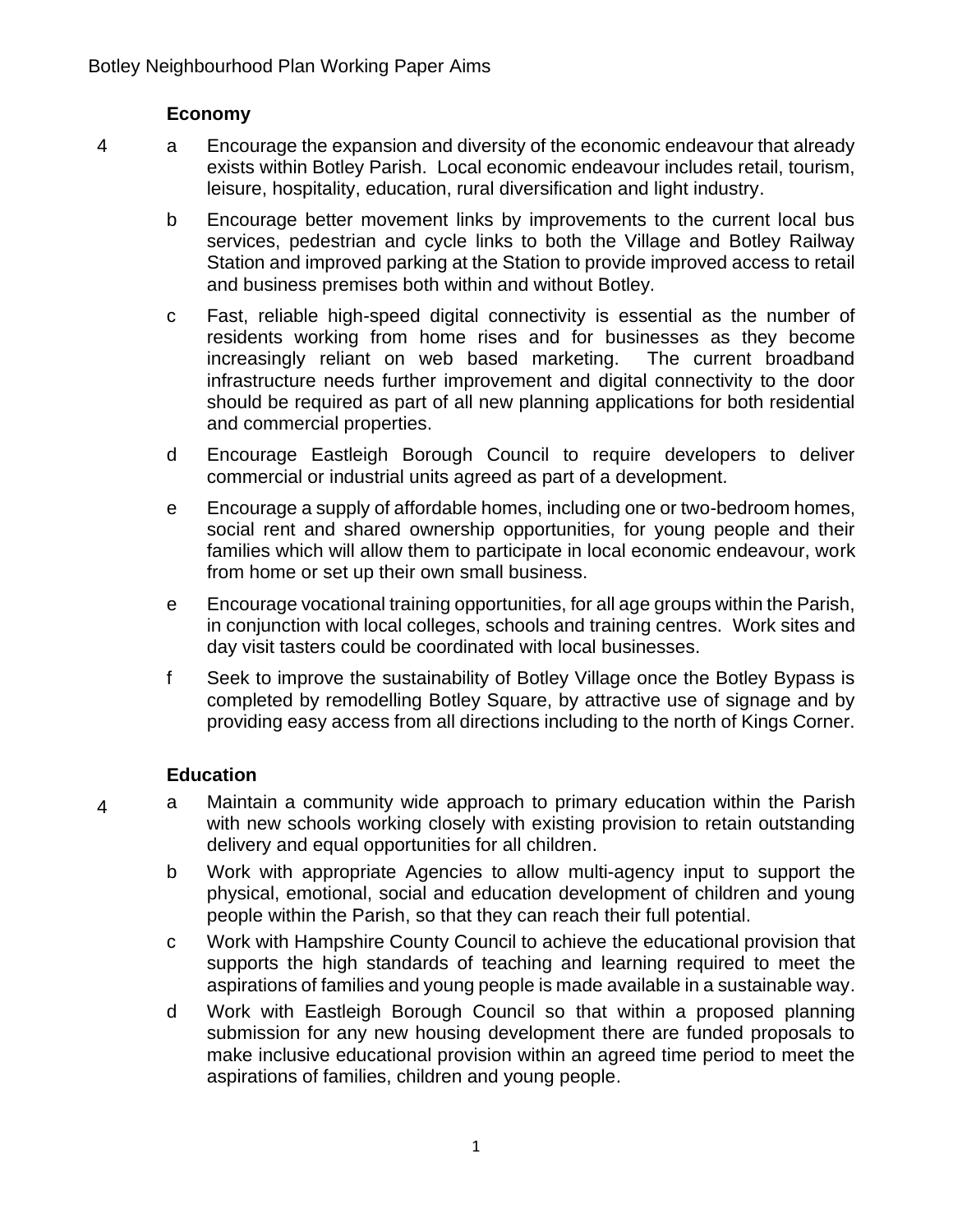- e Work with Hampshire County Council to allow all pupils living within Botley Parish have access to their local catchment school.
- f Work with Eastleigh Borough Council so that consultation takes place with the Parish Council concerning road traffic flow, car parking and pedestrian access in respect of any proposed or planned additional school buildings or extension to educational facilities within the Parish.
- g Work with Hampshire County Council and Eastleigh Borough Council so that pupils who are resident within Botley Parish have safe access, whether on foot, by bicycle or by car, when travelling to and from School whether it be within or beyond the Parish boundary.
- h Fast, reliable high-speed digital connectivity is essential as the number of pupils and students working from home rises. The current broadband infrastructure needs further improvement and digital connectivity to the door should be required as part of all new planning applications for residential properties.
- i Regarding educational working from home it will be essential that Hampshire County Council ensure that appropriate computing equipment is available to all relevant students so that none are disadvantaged in relation to the Equal Opportunities Act 2010.
- j At the very least Hampshire County Council should reinstate the Mobile Library Service in Botley Parish or create a satellite unattended or volunteer run Community Library preferably in the Boorley Green Community Centre.

# **Health & Wellbeing**

- 4.34 a Consider the implications of any comment from the Inspector relating to Eastleigh Borough Local Plan's view on the adequacy of healthcare provision in Botley.
	- b Work with whichever organisation provides the clinical service so that there are a core number of General Practitioners regularly providing the routine service at St Luke's and Botley Surgeries and that the service is not constantly provided by a variety of visiting and locum doctors.
	- c Work with the St Luke's & Botley Patient Participation Group to monitor the views of the patients on the service offered to confirm an improving service.
	- d Work with the St Luke's & Botley Patient Participation Group to monitor the annual General Practice Patient Survey results to confirm an improving service, although it may be difficult to find data for St Luke's Surgery alone (see 4.11 and 4.12).
	- e Work with the St Luke's & Botley Patient Participation Group to monitor the closures at Botley Surgery and continue to press whichever organisation provides the clinical service to ensure that Botley Surgery is open every weekday afternoon.
	- f Work with the St Luke's & Botley Patient Participation Group to monitor general, clinical and telephone communication with patients and continue to press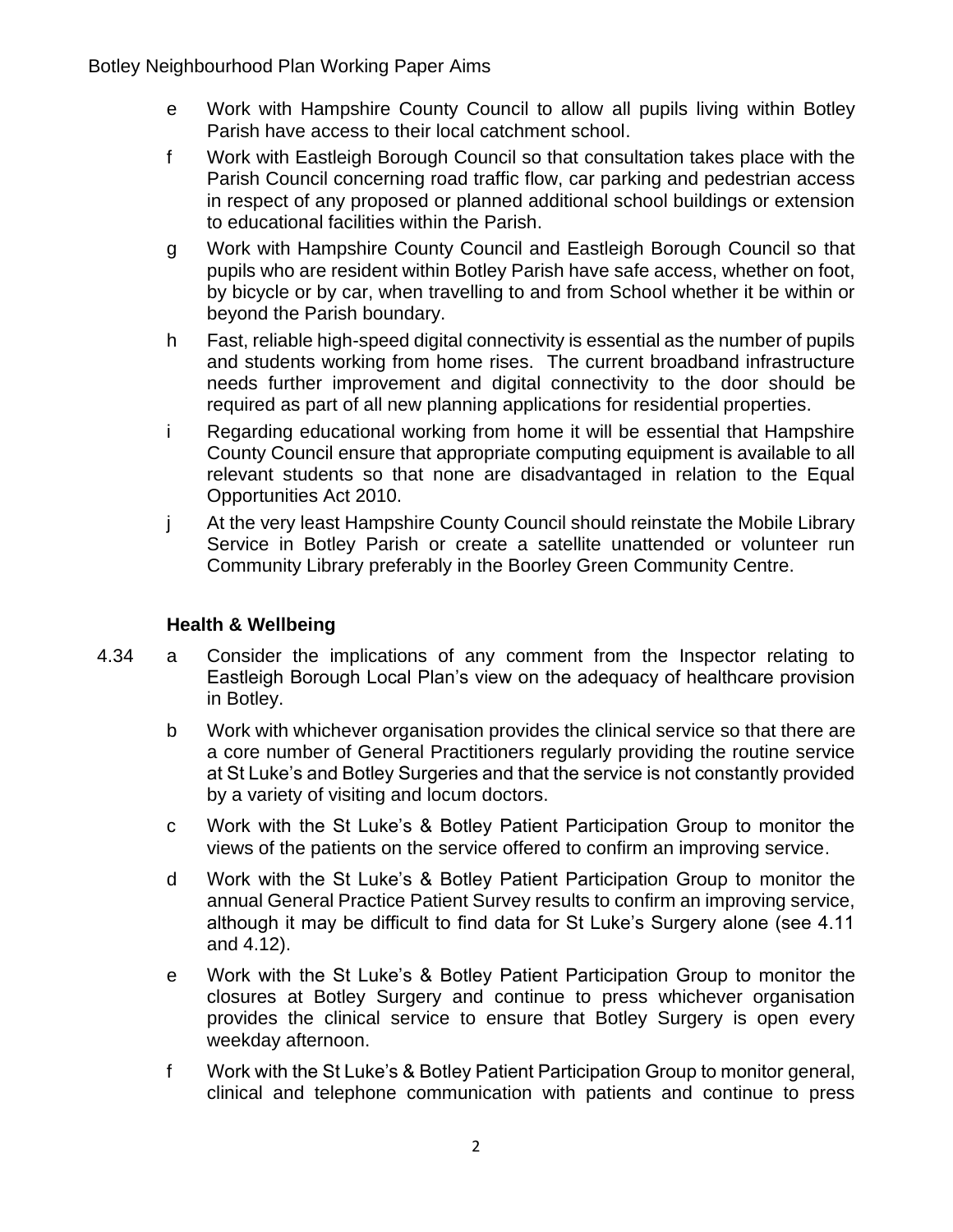whichever organisation provides the clinical service to ensure improvements in these services.

- g Work with Eastleigh Borough Council to ensure that the Section 106 agreement funding allocated to the Botley Surgery from the Boorley Park development is used to provide adequate infrastructure to support the General Practice needs of the Boorley Park residents, irrespective of the Clinical Commissioning Group providing the clinical services.
- 5.4 a Work with providers of community-based health screening and education to see what services could use Parish buildings or car parks.
- 6.14 a Monitor any planned changes in the Hedge End Medical Centre's inner catchment area boundary and their possible impact on Botley residents.
- 9.8 a Work with whichever organisation provides the clinical service so that the residents of Botley continue to have access to the Appointments Plus (Hub) service at Botley Surgery (also see 16.6 and 16.13b).
- 16.13 a Be actively involved in public consultation carried out by the local Clinical Commissioning Groups regarding changes in the provision of the General Practice services in Botley, and;
	- b Work with whichever organisation provides the clinical service so that the residents of Botley continue to have access to the Appointment Plus (Hub) service at Botley Surgery (also see 9.8a).
- 17.8 a Ensure that there is an Automatic External Defibrillator at the Boorley Park Community Centre, the Boorley Park Sports Pavilion and at a suitable location in the Boorley Gardens development;
	- b Ensure that the location of all publicly accessible Automatic External Defibrillators within the Parish is known to the South Central Ambulance Service., and;
	- c Work with Eastleigh Borough Council so that all developments, irrespective of size, make an appropriate contributor contribution to the creation of additional Automatic External Defibrillator points throughout the Parish.
- 18.6 a Botley Parish Council to consider an annual contribution to the Hedge End Teenage Drop-in Centre.
- 21.14 a Continue to monitor measured air pollution in Botley and work with Eastleigh Borough Council and Hampshire Highways if mitigating measures are required.
	- b Botley Parish Council to encourage all residents with wood burning stoves to ensure that all wood used is well-seasoned (dry).
- 23.10 a Use the annual Community Information Day as a way of encouraging all the many groups providing support to reach a wider audience in the community.
	- b Botley Parish Council to continue to work with Eastleigh Borough Council to ensure that development plans enable residents to have easy access to local retail, leisure and public transport facilities.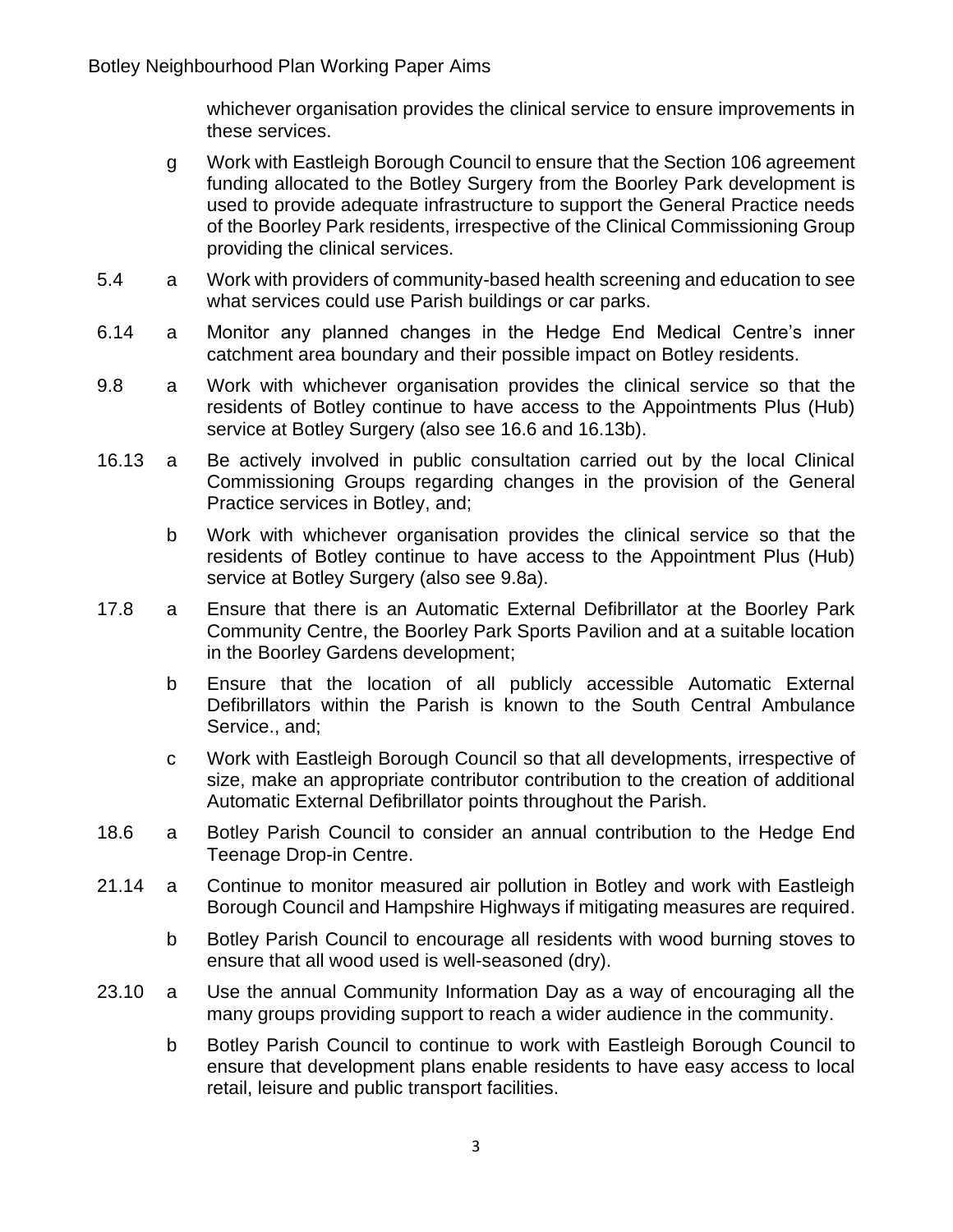#### **Infrastructure**

- 2.5 a Encourage Neighbourhood Watch Network Groups to be established across the whole of the Parish.
	- b Expand the Neighbourhood Watch Network Groups in line with continuing population growth and need.
- 3.6 a Continue to build on the success of the Community Information Day and to site this on alternate years at the Botley Centre and the Boorley Park Community Centre.
	- b Ensure the continued funding for the Community Liaison Officer, whose work benefits all residents, when the Section 106 support for the post ceases.
- 4.16 a Engage and actively involve residents, where appropriate, in the maintenance and improvement of all existing and future recreation facilities in the Parish, for example by actively supporting the Friends of Pudbrook and the Friends of Little Hatts.
	- b Work with the residents at Boorley Park to set up a Friends of Boorley Park group to assist in the maintenance and improvement of the recreation facilities at Boorley Park.
	- c Encourage residents, through forums, meetings and publicity, actively to use all existing and future recreation facilities in the Parish.
	- d Encourage Hampshire County Council to reinstate the Mobile Library Service in Botley Parish or create a satellite unattended or volunteer run Community Library preferably in the Boorley Green Community Centre.
- 5.25 a Work with Eastleigh Borough Council to maintain the Local Gaps and Countryside between settlements consistent with Eastleigh Borough Local Plan 2016-2036 Strategic Policies S7 and S8.
	- b Consider the implications of any comment from the Inspector relating to Eastleigh Borough Local Plan's view on the removal of Local Gaps and development in the Countryside.
	- c Monitor closely any proposed housing development in Curdridge and Durley Parishes and comment on these to Winchester City Council.
- 6.22 a Request that Eastleigh Borough Council officially designate identified suitable sites as Amenity Spaces.
	- b Work with Eastleigh Borough Council and/or the landowner to maintain and where possible improve the quality of open spaces.
	- c Improve the quality of the Play Areas for young children.
	- d Prevent the deterioration of the rural nature of the Parish by maintaining ditches, updating signage, maintenance of the quality of green spaces and control of undergrowth.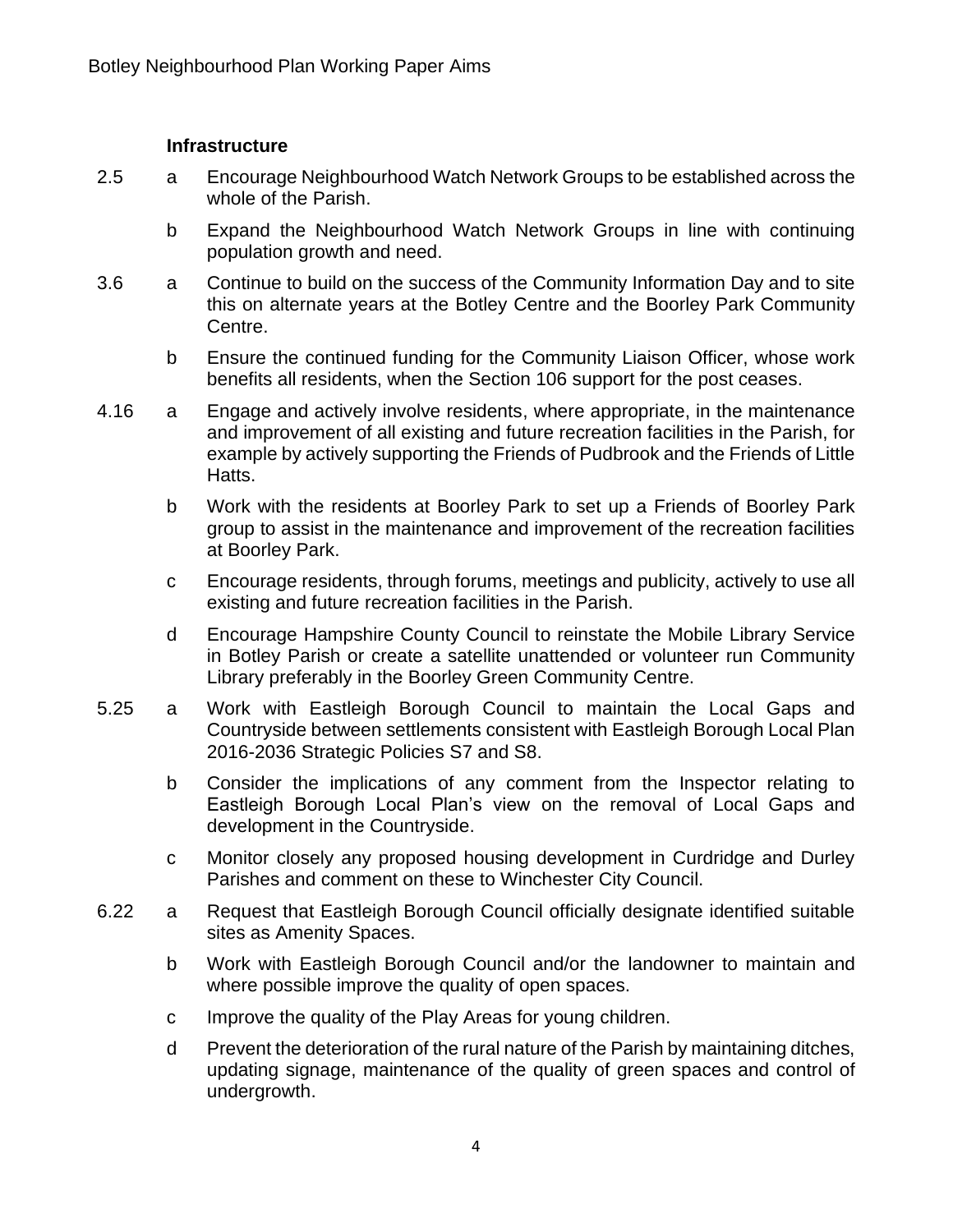- e Implement the Parish Lengthsman scheme, to facilitate the upkeep of the rural nature and open green spaces of the Parish, and funding has already been set aside by the Parish Council for this purpose.
- f Consider use of part of the land east of Kings Copse Avenue, if this is developed, to provide allotments in western Botley.
- g Support Eastleigh Borough Council in enforcement actions relating to illegal encampments and tethered horses in Botley Parish.
- h Identify and purchase land for a new Cemetery in the Parish, which includes considering the use of part of the land east of Kings Copse Avenue, if this is developed and ground water levels permit.
- 7.16 a Work with Eastleigh Borough Council and developers or the landowners to maintain and improve a functional network of green routes (footpaths, bridleways and cycleways) throughout the Parish and linking to surrounding Parishes consistent with the Eastleigh Borough Local Plan 2016-2036 Strategic Policies S12 and S13 and Development Management Policy DM13.
	- b Work with Eastleigh Borough Council and developers or the landowners to create new footpaths and cycleways to enhance both the current network of green routes throughout the Parish and the links to surrounding Parishes consistent with the Eastleigh Borough Local Plan 2016-2036 Strategic Policies S12 and S13 and Development Management Policy DM13.
	- c Work with Eastleigh Borough Council to ensure continued access to Bull Close for residents.
	- d Work with Hampshire County Council, Eastleigh Borough Council, Network Rail and the developers of HE1 (Uplands Farm) and Boorley Gardens to instal a footbridge over the railway line.
- 8.7 a Encourage the relaunch of a Botley Youth Club.
- 7.9 a Encourage Developers to provide Superfast Broadband to all new dwellings.
	- b Encourage improved mobile phone signal throughout the Parish.
	- c Provide Community Information Terminals at all Community Centres for use by residents who have no access to the internet.
	- d Southern Water should improve the water pressure in Winchester Street, preferably before the start of the Uplands Farm/Winchester Street development.
	- e Through the planning process press Eastleigh Borough to require that Developers connect of all new dwellings to the main sewerage system without the use of on-site wastewater treatment plants.
	- f Seek to ensure that during the planning process the risk of loss of nitrate neutrality if an On-Site Waste Water Treatment Plant were to fail is carefully assessed.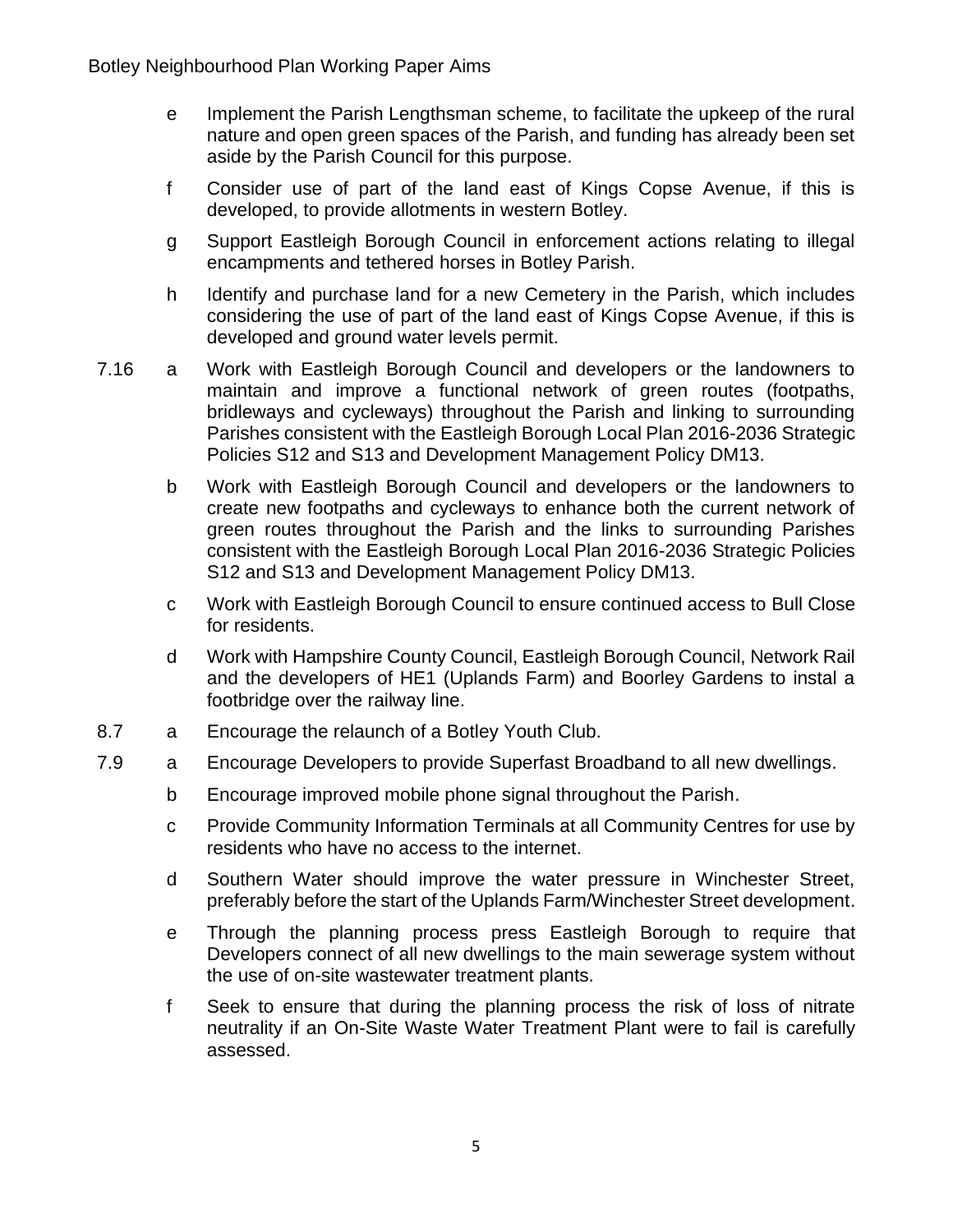- g Seek to ensure that during the planning process the impact of development, especially several developments in close proximity, on the surface water runoff is carefully assessed.
- h Press Developers to provide electric car charging points in all new dwellings with off-road parking arrangements.
- i Seek to ensure consistent and effective enforcement by Eastleigh Borough Council of regulations against fly-tipping.
- j Seek to ensure the easement around Strategic pipelines is actively considered by Eastleigh Borough Council in all future planning applications.
- k Seek to ensure Permitted Development Rights are withdrawn by Eastleigh Borough Council for all properties in the Parish within the easement of Strategic pipelines using Article 4 of the Town & Country Planning Act 2015.
- l Seek to ensure protection of the easement of all Strategic pipelines transiting the Parish in all future planning applications.
- 10.10 a Increase the availability of car parking spaces in the Village by redesign of the Square. Further details of this Aim can be found in the Transport Paper Section 3 and paragraph 6.3.
	- b If part of the development to the east of Winchester Street on part of Uplands Farm cannot be used to construct dwellings give appropriate consideration to using part or all of this area for additional car parking. Further details of this Aim can be found in the Transport Paper paragraph 6.7.
	- c If development were to occur in SHLAA-3-20-C appropriate consideration during the planning application should be given to the Parish obtaining some of the current car parking area. Further details of this Aim can be found in the Transport Paper paragraph 6.7.
	- d Botley Parish Council to work with Eastleigh Borough Council and the developers of the proposed Boorley Green Nursery School to increase the area available for parking and drop-off.
	- e Provide or encourage the provision of electric car charging points in the public car parking areas. Further details of this Aim can be found in the Transport Paper.
	- f Encourage the provision of electric car charging points at the Co-operative Petrol Station.
- 11.9 a Botley Parish Council expects an equitable allocation of monies from Planning obligations, the New Homes Bonus Scheme and Community Infrastructure Levies, so the community can benefit from local development;
	- b Botley Parish Council expects to be able to select items that the community wish to be funded from monies from Planning obligations, the New Homes Bonus Scheme and Community Infrastructure Levies, and;
	- c Botley Parish Council expects Eastleigh Borough Council to consult more widely on the use of the New Homes Bonus monies.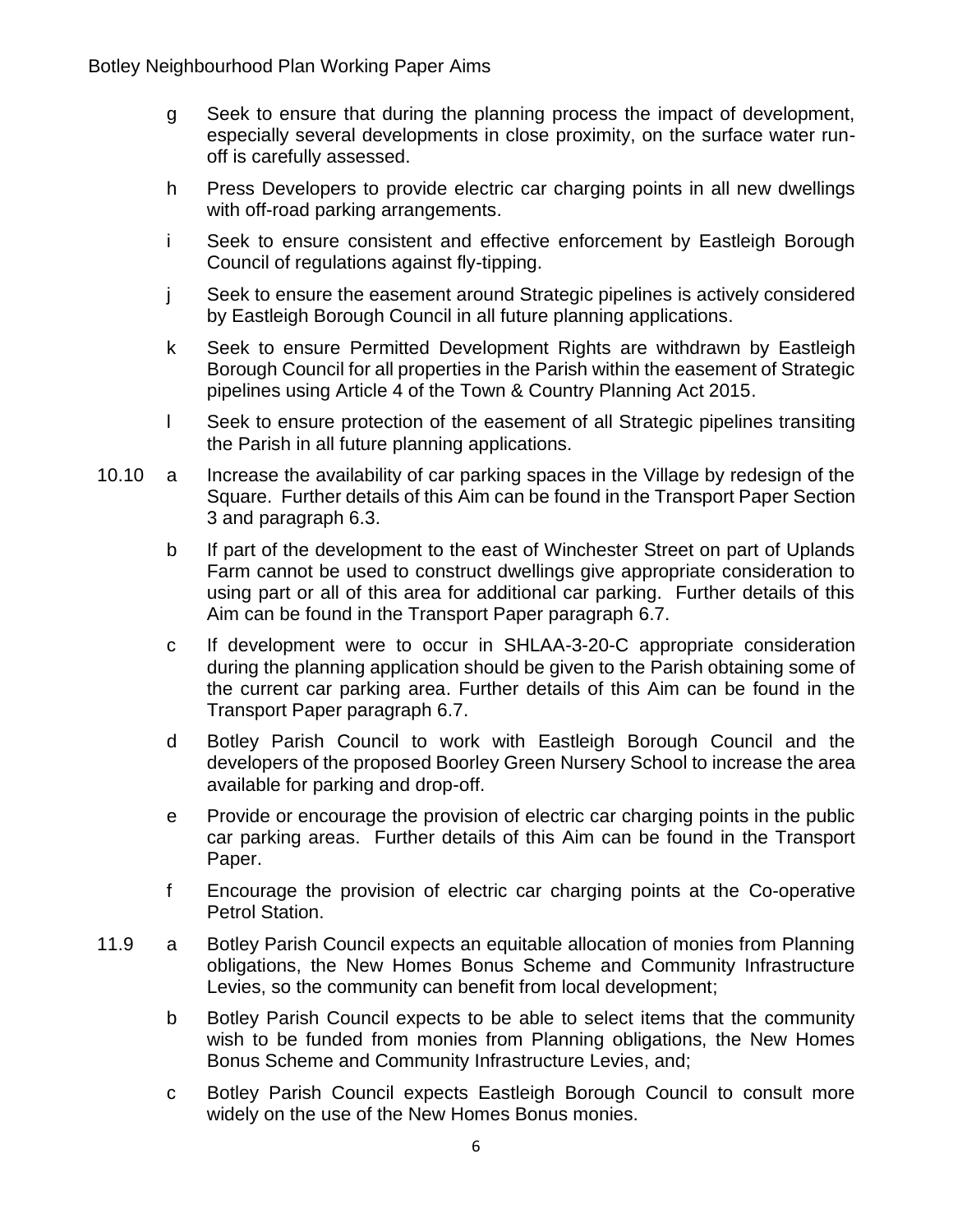### **Locality Green Matters**

- 3.6 a Botley Parish Council will ensure that whenever possible its policies and actions will address moves toward the goal of carbon neutrality.
	- b Botley Parish Council will work with local Councils, other relevant Agencies and the community to support moves to reduce air pollution.
- 5.9 a Consider the implications of any comment from the Inspector relating to Eastleigh Borough Local Plan's view on the removal of Local Gaps and development in the Countryside.
	- b Press Eastleigh Borough Council to reinstate the Local Gaps around Botley removed in the current proposed Eastleigh Borough Plan.
	- c Seek to ensure the area between Winchester Road, Woodhouse Lane and Holmesland Lane remains either a Settlement Gap or as recognised Countryside.
- 6.13 a Work with Eastleigh Borough Council to ensure that areas of the Parish where the Borough recommended access standards for Amenity Spaces and Play Spaces for Children have not been achieved have appropriate plans in place to meet the standards.
	- b With the help and support of the Hedge End, West End & Botley Local Area Committee fund the required works to enhance the Little Hatts Recreation Ground.
	- c With the help of Eastleigh Borough Council ensure that as development occurs within the Parish the Borough standards for open spaces continue to be met.
	- d Work with Hampshire County Council and Eastleigh Borough Council to have the triangle of land south of Winchester Road, east of Woodhouse Lane and west of Holmesland Lane designated as green space.
	- e In the future and if the financial circumstances allow Botley Parish Council will consider the purchase of small parcels of land for designation as green spaces.
- 8.5 a Revisit the requirements for creating a Parish Lengthsman to see if this would help with roadside and rights of way maintenance.
- 10.9 a Encourage better local bus services.
	- b Seek improvements in the local network of footpaths and cycleways to help a move away from car travel for local journeys.
	- c Request that Eastleigh Borough Council continue to measure Nitrogen Dioxide levels on Woodhouse Lane around the entrance to Deer Park School.
- 11.5 a Botley Parish Council to agree to the use of the Boorley Park Sports Pavilion car park as a Park & Stride area.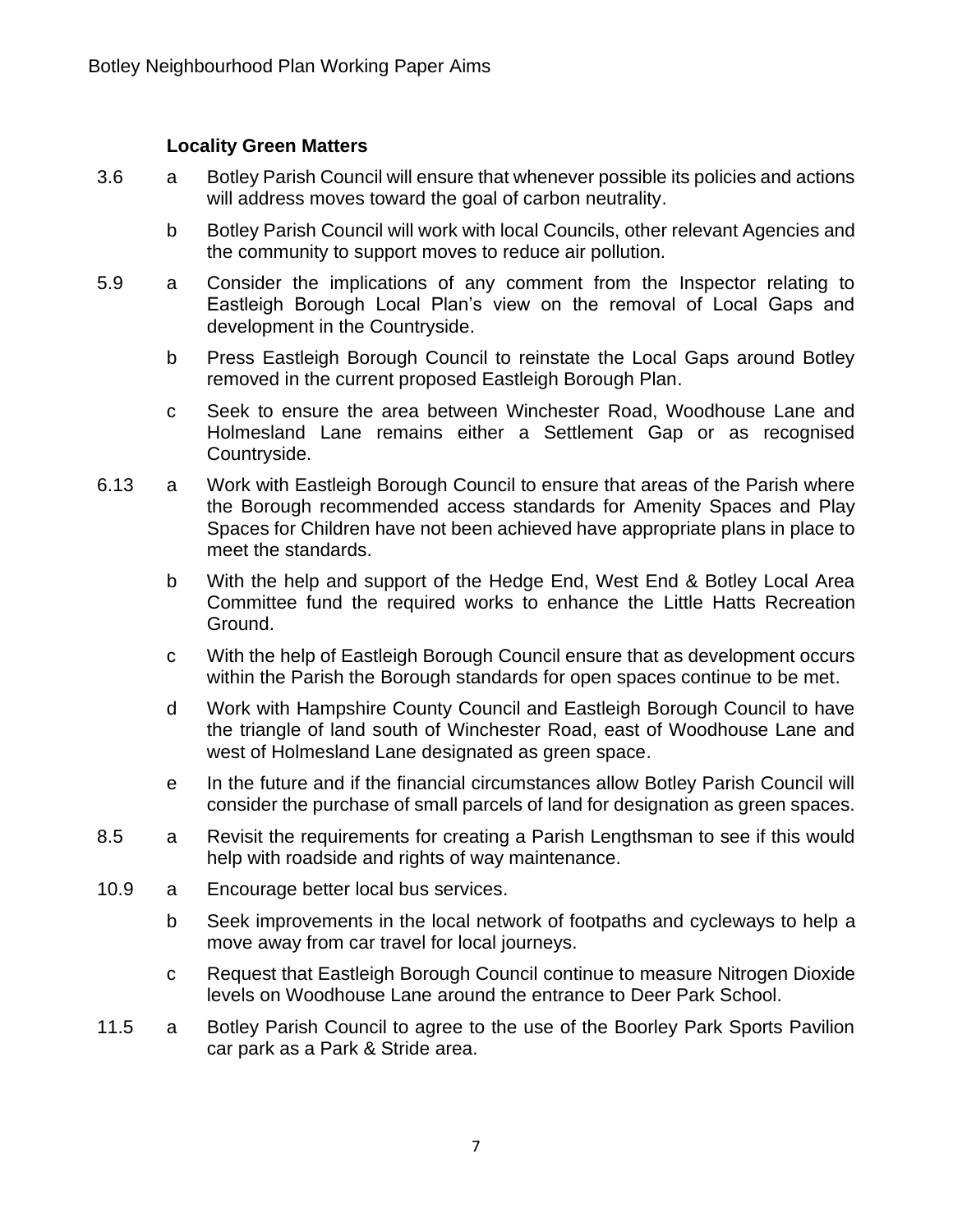- b Botley Parish Council to work with Eastleigh Borough Council and the developers of the proposed Boorley Green Nursery School to increase the area available for parking and drop-off.
- 12.7 a The Parish Council will install electric vehicle charging points at appropriate locations on Council owned property.
	- b The Parish Council will work with Eastleigh Borough Council and larger business site owners to install electric vehicle charging points.
	- c The Parish Council will work with Hampshire Highways to install electric vehicle charging points during the development of the Village Square.
	- d Eastleigh Borough Council to make it a requirement of all new planning approvals for dwellings that provide off-road parking to have suitable electric vehicle charging stations.
- 13.6 a Encourage residents to respond positively to any increase in the range of materials that can be recycled using the Eastleigh Borough Waste Services collection.
	- b Work in conjunction with Eastleigh Borough Council to encourage the effective positioning of recycling facilities within or close to any new moderate sized developments within the Parish.
	- c Work in conjunction with Eastleigh Borough Council to achieve consistent and effective enforcement against fly tipping and dog fouling.

#### **Locality History & Heritage**

- 2.8 a Botley Parish Council to ensure that locally Listed Building status is reapplied for when appropriate and/or application for Listed Building status is made to Historic England.
	- b Botley Parish Council to consider application for locally Listed Building status for the Landing Craft Crews Memorial and the Nurseland Poppy Memorial.
- 8.6 a Create a local Heritage and History Trail.
	- b Create a Botley Museum.

### **Traders (2019 Survey)**

- 2.4 a The Parish Council would encourage local businesses to actively support the reformation of the Botley Traders Association;
	- b The Parish Council and local businesses to work together for community events and local advertising to encourage all Botley residents to support the Village centre businesses;
	- c Redesign the Square to provide:
		- i good access by foot, bicycle, bus and car;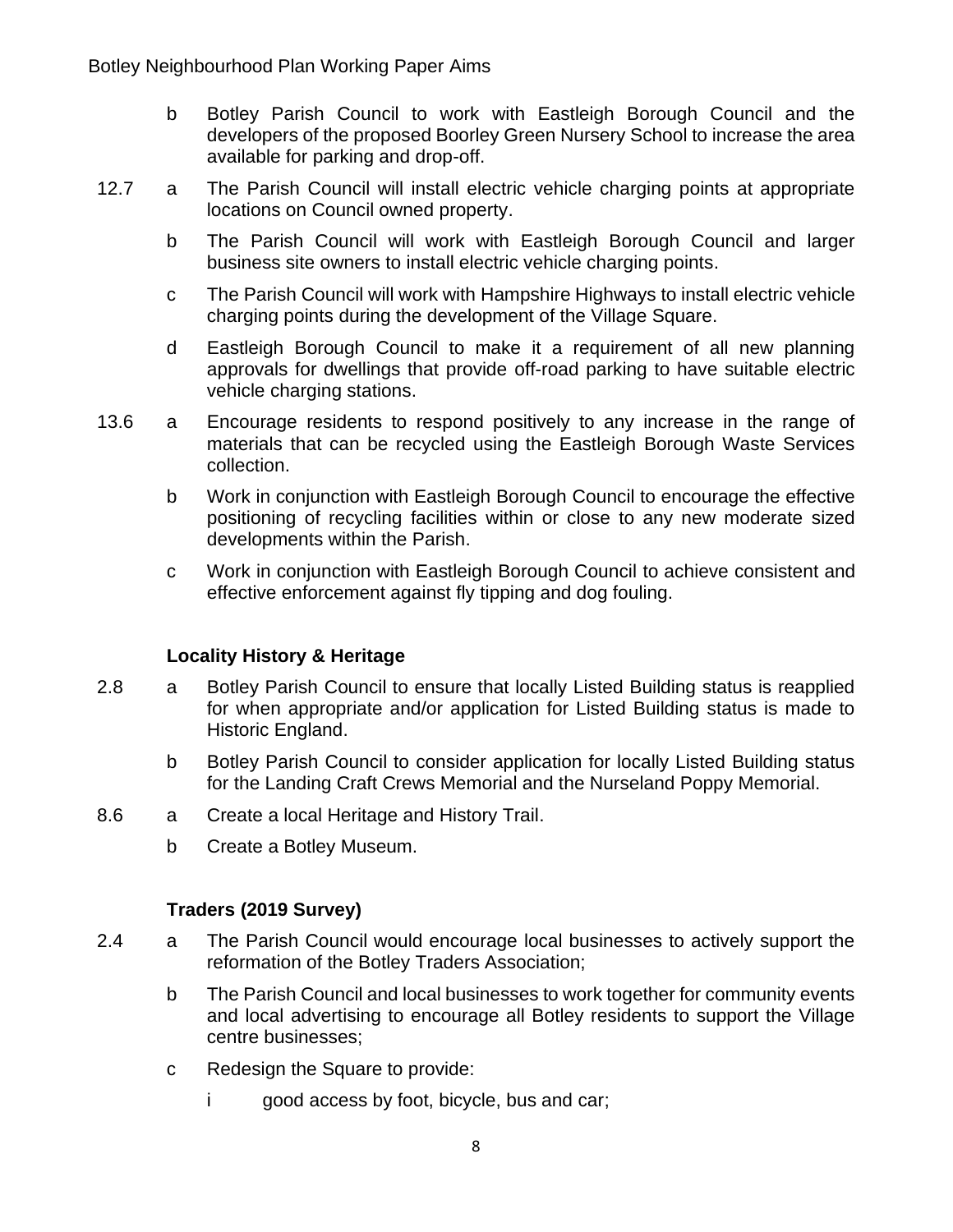- ii more public seating with less noise and airborne pollution;
- iii adequate car parking for both staff and customers;
- iv appropriately sited and available sites for deliveries to businesses in the Square, and;
- v better integration of the Square with the Botley Mills;
- d During both the construction of the Bypass and any redevelopment of the Square seek to ensure minimal disruption to the businesses in and around the Square.

#### **Transport**

- 1.11 a Seek to improve both the adequacy of routes within the Parish and more effective linking with other important transport hubs, retail facilities and healthcare providers outside the Parish.
	- b Explore the earlier provision of shops at both Boorley Park and Boorley Gardens or the use of a mobile shop if this is not possible and the use of a mobile bank for both sites if no shop suitable for banking services is available.
	- c Seek to ensure that measures are in place to encourage traffic to use the Botley Bypass immediately this opens, when this will become the route of the A334, including proper signage and advice not to follow Sat Nav routes through Botley Village centre or other residential areas of Botley.
	- d Seek to reduce pollution from petrol and diesel fumes, particularly in the region of children walking to school, which will be achieved largely by effective use of the Bypass and changes in vehicle propulsion technology.
	- e Seek to ensure robust traffic management plans are in place for all housing and major highway developments.
	- f Seek to improve parking around the Square, including considering making the Square a shared space for pedestrians and traffic and improving access for those less able bodied.
- 2.13 a Botley Parish Council will lobby Winchester City Council concerning the timing of the Sherecroft Farm development so that this occurs after the opening of the Bypass.
	- b Botley Parish Council will continue to liaise with Winchester City Council and Hampshire Highways concerning appropriate traffic mitigation measures in Mill Hill.
- 4.3 a Suitable traffic calming in Botley Square after the bypass is open, with 7.5 tonne weight limit imposed.
	- b Work with Hampshire Highways after completion of the Bypass to convert the western end of Mill Hill to a signal-controlled alternating direction single lane road.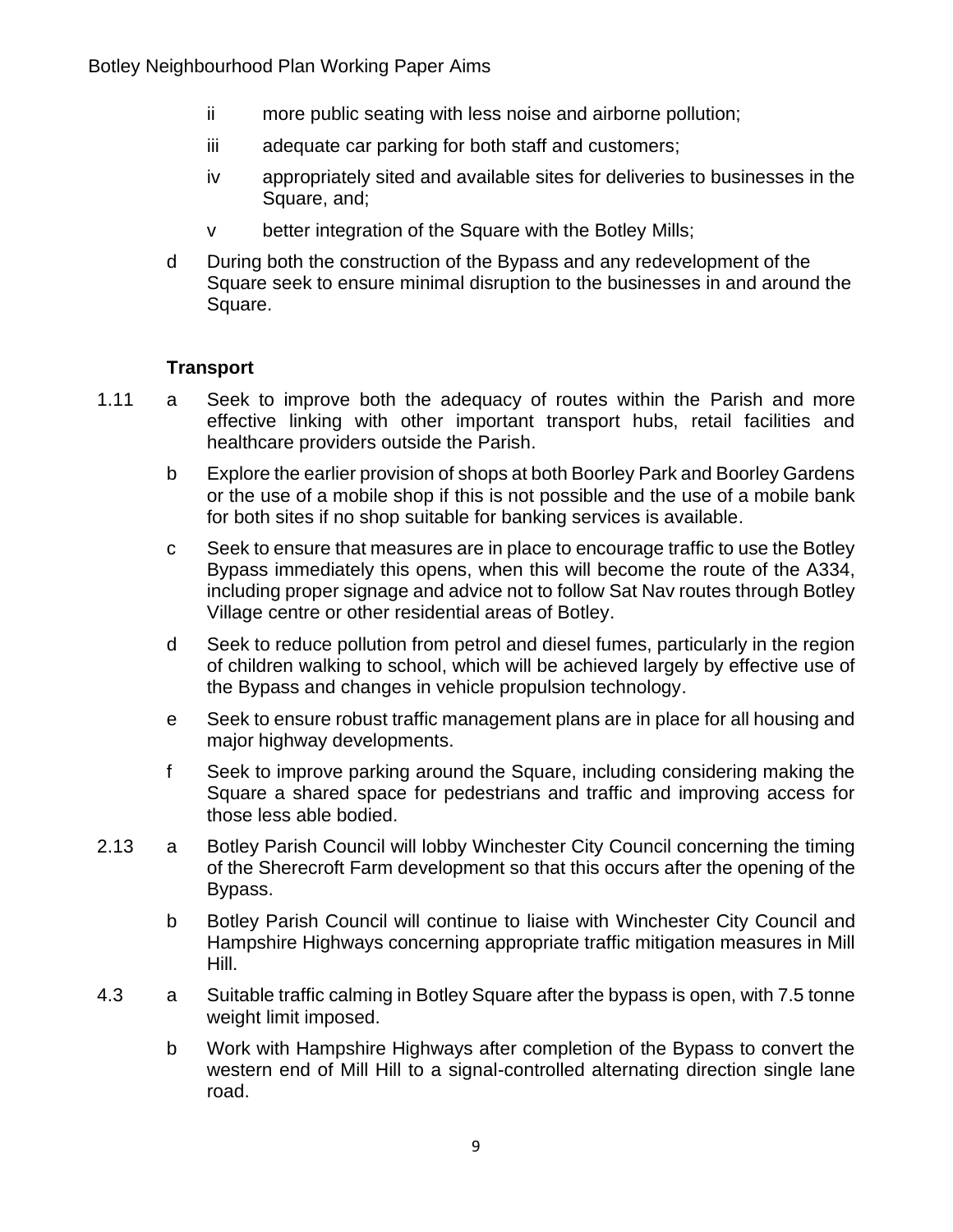- c Work with Hampshire Highways after completion of the Bypass to explore ways to allow safer access to the Mills, possibly by widening the pavement on the north side of Mill Hill.
- d Work with Hampshire Highways to create the next public consultation about traffic calming in Boorley Green, currently scheduled to occur after the 700<sup>th</sup> dwelling occupation at Boorley Park and, if possible, bring this consultation forward.
- e Work with Hampshire Highways to ensure suitable traffic calming in the original side roads in Boorley Green, including measures to make widespread use of the second exit from Boorley Park via Wallace Avenue on to Maddoxford Lane less desirable.
- f Consider with Hampshire Highways the need for further traffic monitoring in Botley Parish after the opening of the Bypass if there was evidence of significant use of side roads to avoid use of the Bypass and, if appropriate, consultation on any potential traffic calming measures.
- g Have traffic monitoring performed in Kings Copse Avenue by Hampshire Highways and a road safety inspection performed by Hampshire Police to explore possible mechanisms to calm traffic, reduce and enforce speed limits.
- h Work with the Mills owner for clearer signage to use and easier access through the side access door into the Mills site.
- 6.8 a Increase the car parking capacity of the Square.
	- b Increase the car parking capacity at the Botley Centre.
	- c If it proves possible during the Uplands Farm development secure some new car parking space.
	- d During the development of the Woodhill School secure some new car parking space for the Botley Centre.
- 7.8 a Work with Hampshire Constabulary to achieve effective enforcement of speed limits and vehicle weight restrictions.
	- b Set up a Community Speed Watch program in Botley.
	- c Together with support from Eastleigh Borough Council employ Speed Reminder units intermittently but frequently on key roads where excessive vehicle speeds are a problem.
	- d With the support of Hampshire Highways have more speed and weight limit signage.
	- e With the support of Hampshire Highways institute appropriate mitigation for the double 90<sup>0</sup> bend in Crows Nest Lane.
- 8.9 a Have a central carriageway refuge at the junction of Holmesland Lane and the High Street, once Botley Bypass is complete and Indivisible Wide Load Route designation removed.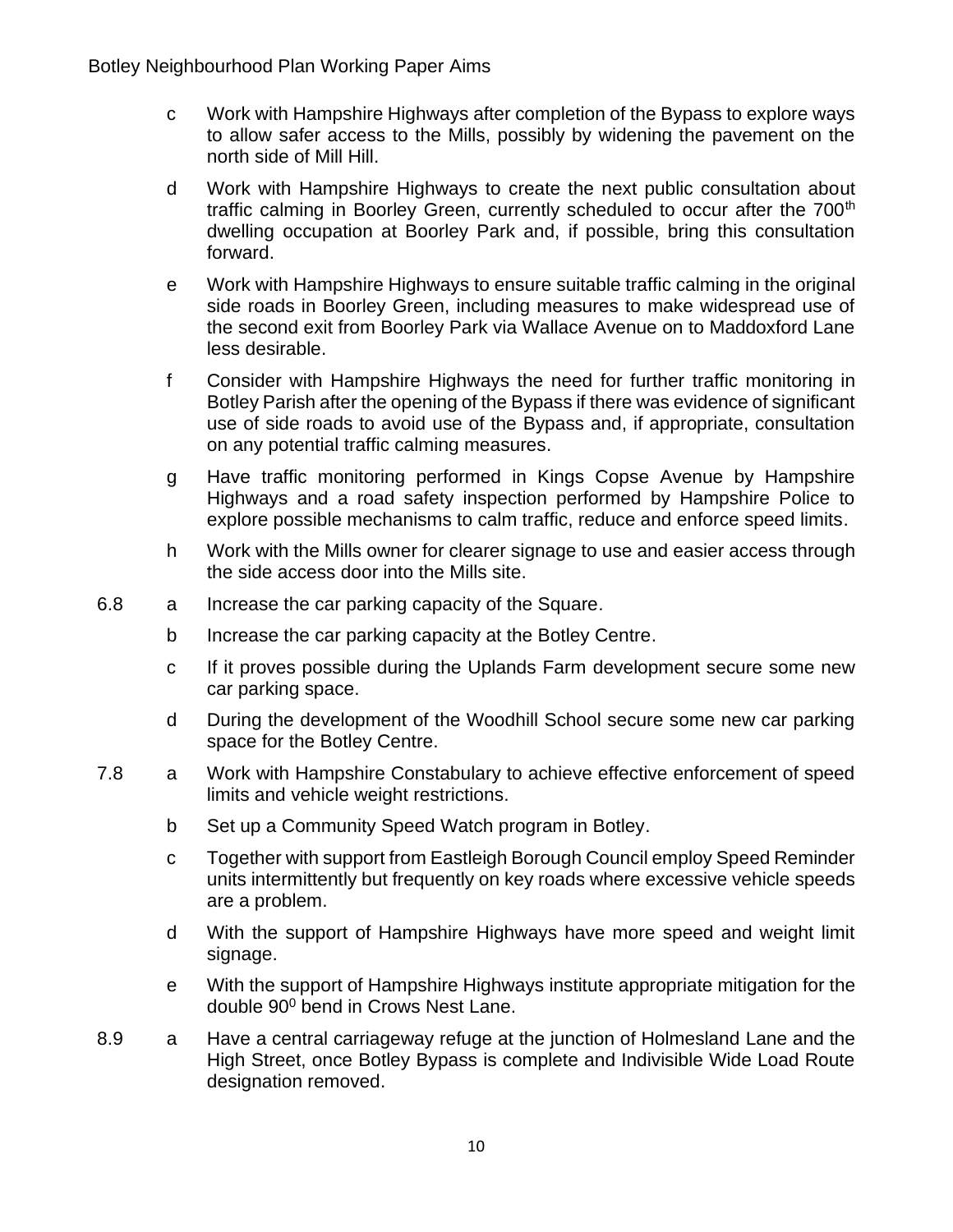- b Consider a safe crossing point on Winchester Road between Kingsmans Drive and the Botley Park Hotel.
- c Have a continuous pavement along Winchester Road from Kingsman Drive to the start of Winchester Street.
- d Have a footbridge across the railway line to create a safe link from Boorley Green to the new Deer Park School.
- 9.8 a Improve both the adequacy of bus routes passing through the Parish and more effective linking with other important transport hubs, retail facilities and healthcare providers outside the Parish.
- 10.3 a Work with Eastleigh Borough Council, Hampshire Highways, Hampshire County Council, Network Rail, local landowners and Curdridge and Bishops Waltham Parish Council to create an interlinked network of safe footpaths, cycleways, bridleways and footbridges that benefit the community and improve accessibility to green spaces and schools.
	- b Work with Eastleigh Borough Council to ensure that the footpath between Boorley Green and Hedge End Station is completed early in the development of Boorley Gardens.
- 11.4 a Install electric vehicle charging points at the following locations:
	- i the Botley Centre car park
	- ii the Boorley Park Community Centre
	- iii the Boorley Park Sports Pavilion.
	- b Work with Eastleigh Borough Council to install electric vehicle charging points at the following locations:
		- i the Mortimer Road car park
		- ii all new and renovated dwellings in line with Government policy.
	- c Work with Hampshire County Council to install electric vehicle charging points:
		- i in Botley Square during its redevelopment.
	- d Work with the owners to install electric vehicle charging points at the following locations:
		- i the Cooperative Garage on Broad Oak
		- ii the Dolphin car park.
- 12.2 a Improve the proper use of the delivery bays in Botley Square and consider any other possible improvements during any remodelling of the Square after the opening of the Bypass.
	- b Work with the owners of the Richmond Skoda Garage on Broad Oak to find a mutually acceptable solution to the heavy traffic congestion caused when a large transporter is used for car deliveries, which must continue after the Botley Bypass is open.